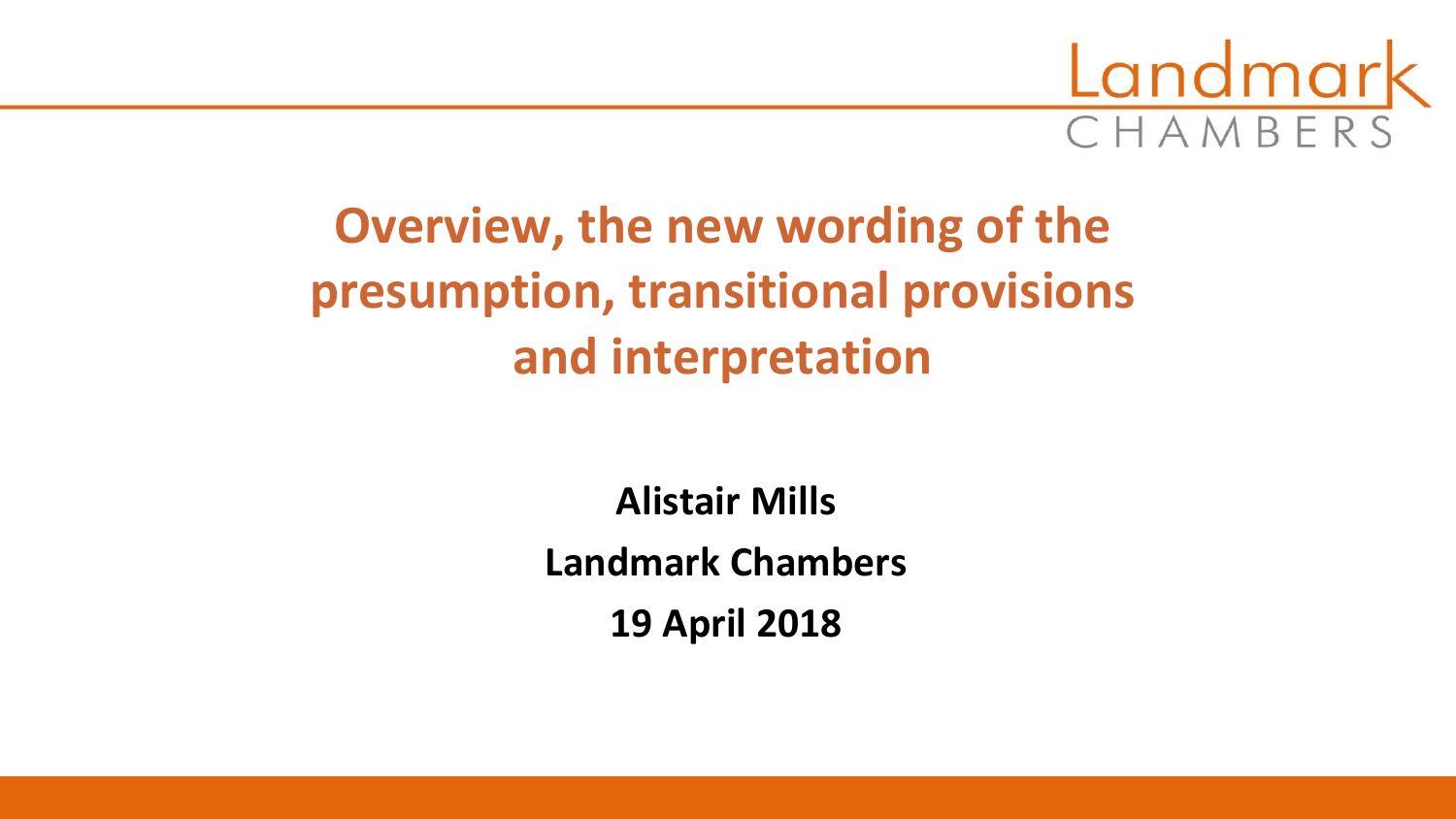## **What is the purpose of the proposals?**

- Fairly clear from the consultation document that the apparent purpose is to attempt to increase the delivery of housing
- Introduction is largely about increasing the supply of housing
- Question for today will the changes as a whole achieve that aim?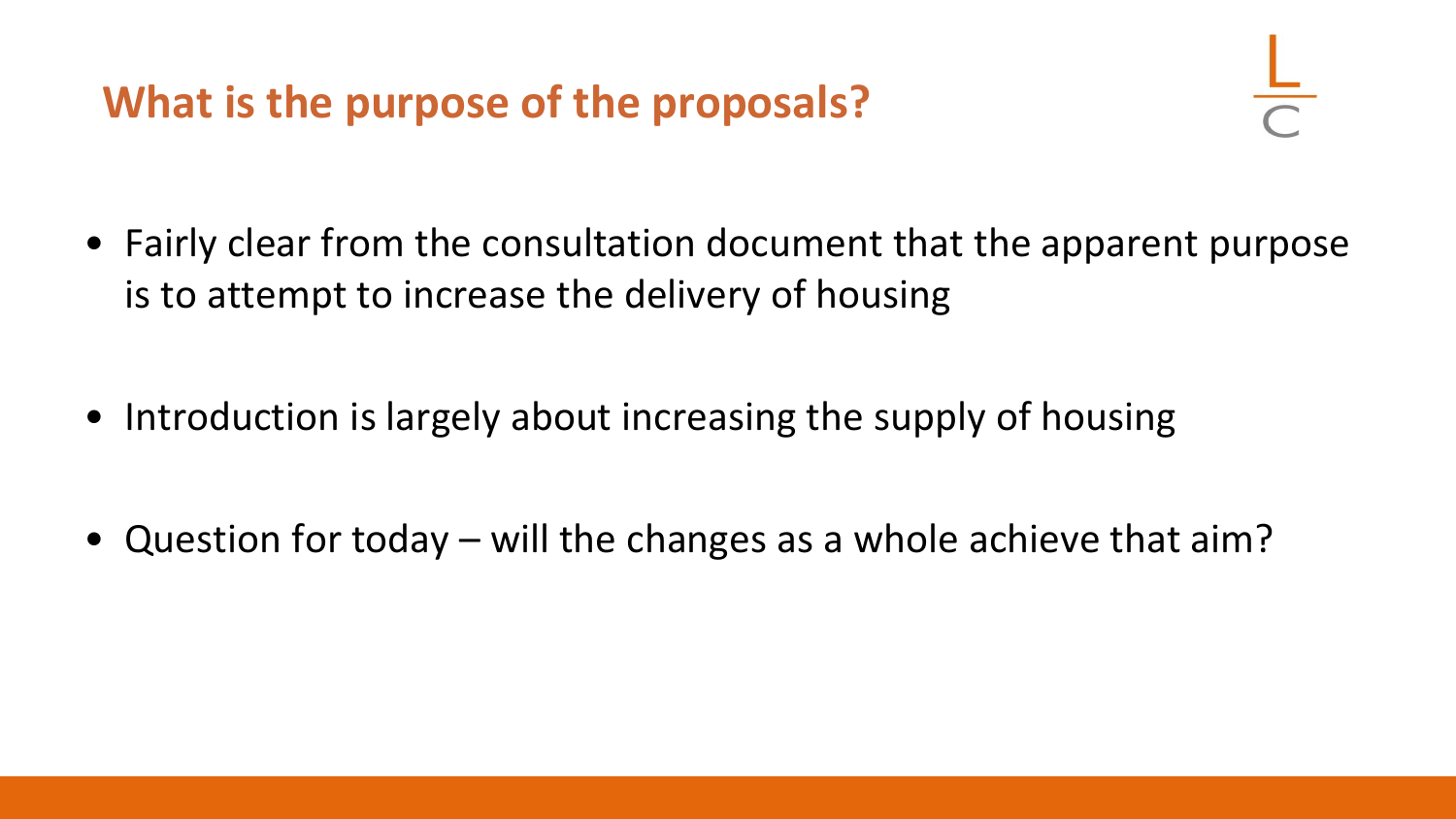# **The amended wording of the presumption**

- Reordering of wording to reflect plan- and decision-making in practice
- Expectation for objectively assessed needs to be met
- Defined list for restricting scale, type, distribution of development in plan area (or refusing PP)
- Plan-making emphasis on flexibility
- OAN is a minimum for strategic plans
- Silent/absent is now "no relevant development plan policies"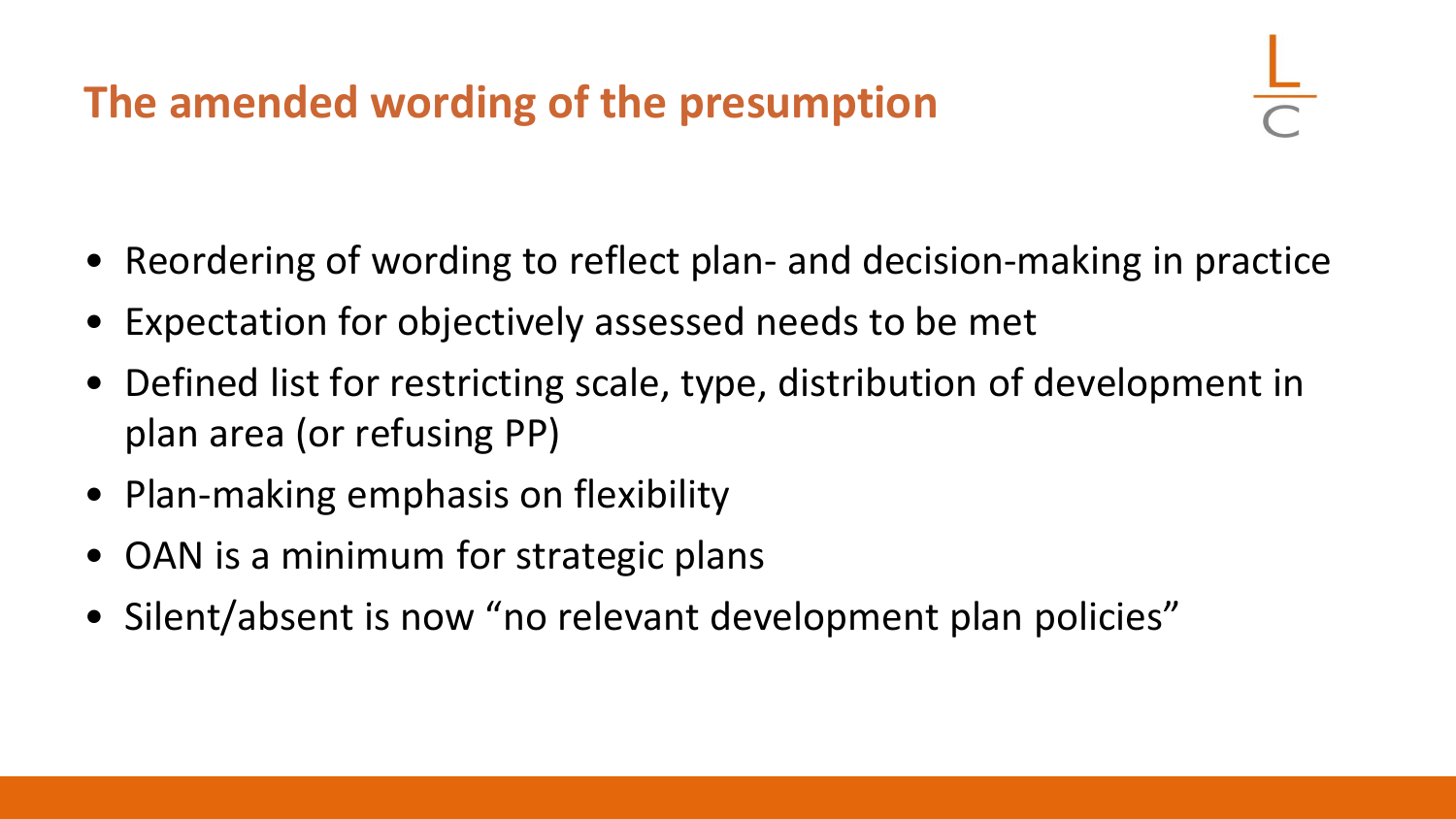### **Other General Matters**

- The numbering has changed!
- Overarching objectives not criteria for every decision
- Emphasis on plan-led system (para. 12)
- The neighbourhood plan WMS has been incorporated into the NPPF at (new) para 14
- Proposal to remove 'core planning principles' section
- NPSs may be material consideration for preparing plans (not just decisions on applications)
- Potential relevance of endorsed recommendations of National Infrastructure Commission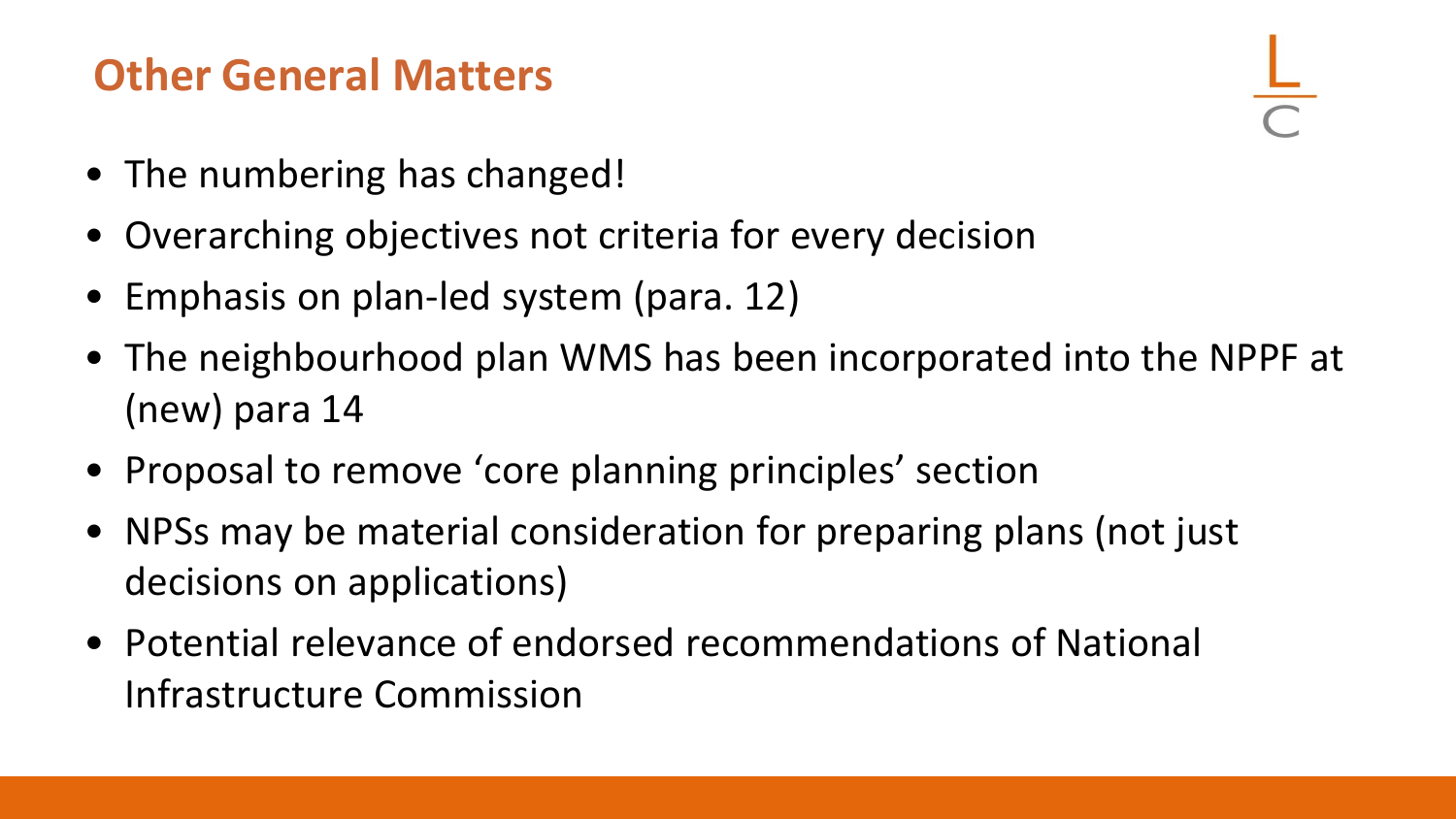### **Transitional Provisions**

- No 'full weight' paragraph for pre-amended NPPF policies
- 'Stop the clock' paragraph for examination of plans submitted on or before 6 months after the amended NPPF
- No proposed transitional arrangements for 'positively prepared' and 'effective' soundness tests
- Stepped application of housing delivery test
- (New) para. 14 will apply to neighbourhood plans more than 2 years old, until 12 December 2018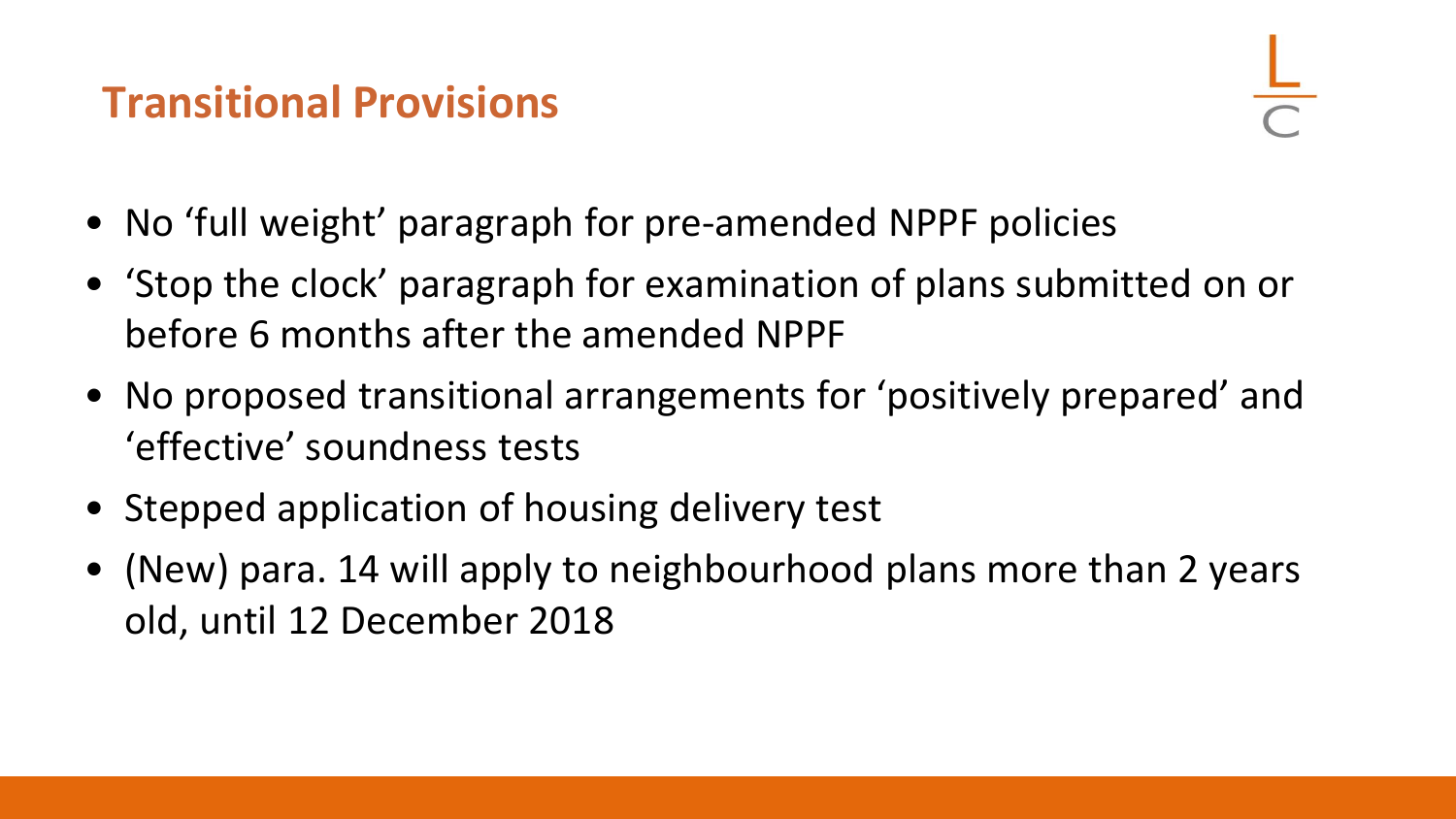#### **Interpretation**

- NPPF has to be interpreted as a whole
- Presumably same applies to amended NPPF
- What is the relevance of previous version of the NPPF to interpretation? Take care (*Turner v SSCLG* [2016] EWCA Civ 466)
- Possibility of 'wrap around' argument that context of the NPPF has changed the interpretation? (Failed in *Redhill Aerodrome* [2015] PTSR 274)